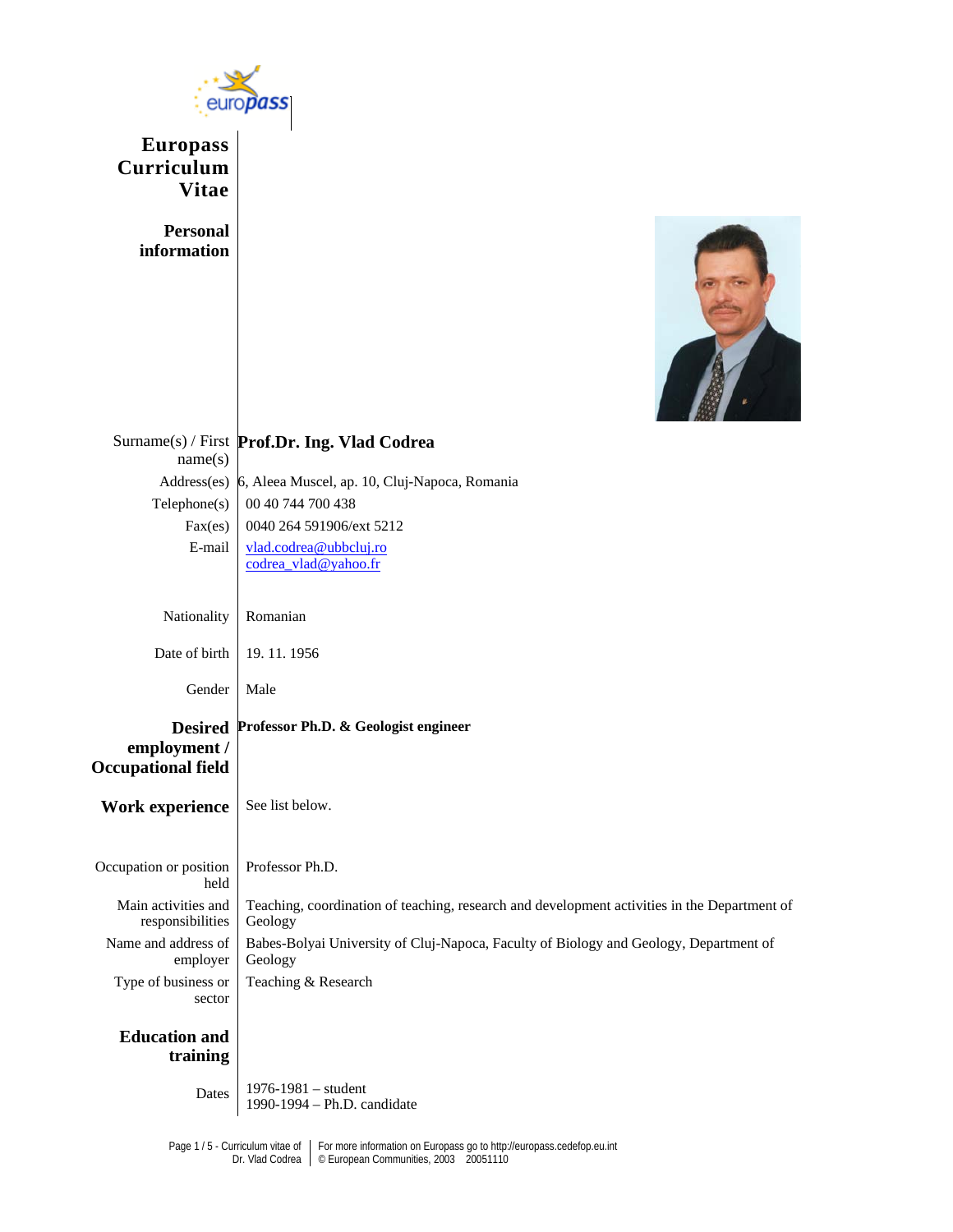Title of qualification B.S. (1981), Ph.D. in Geology (1994)

awarded Principal subjects/occupational skills covered

Geology; Paleontology; Paleoecology; Quaternary geology; Geothermal energy; Petroleum geology; oil and gas geology; Regional geology.

Babes-Bolyai University of Cluj-Napoca, Faculty of Biology and Geology

Name and type of organisation providing education and training

# **Personal skills and competences**

Mother tongue(s) **Romanian**

Other language(s) **English, French**   $Self-assessment$ *European level* (\*)

| essment        |  | <b>Understanding</b> |           | <b>Speaking</b>                      |           | Writing   |
|----------------|--|----------------------|-----------|--------------------------------------|-----------|-----------|
| level $(*)$    |  | Listening            | Reading   | Spoken interaction Spoken production |           |           |
| <b>English</b> |  | Excellent            | Excellent | Excellent                            | Excellent | Good      |
| French         |  | Excellent            | Excellent | Excellent                            | Excellent | Excellent |
|                |  |                      |           |                                      |           |           |

*(\*) Common European Framework of Reference for Languages*

#### Organisational skills and competences **Project management & development: INTERNATIONAL PROJECTS**

# **Leader (Director**)

National Geographic Society Grant 7085-01: *Paleocene-Eocene continental vertebrates from Transylvania* (2001-2002) National Geographic Society Grant 8535-08 : "*Transition in vertebrate communities at the Eocene/Oligocene boundary in Transylvania : impact of a main climatic event on mammal diversity and evolution*" (2009-2010).

### **Member**

OISE National Science Foundation : Grant 1023978: *Faunal assemblage and paleoenvironment of the Late Cretaceous Hateg Basin*. NSF directorate Director: Jennifer Pearl Slimowitz.

National Geographic Society Grant 964115: *Multidisciplinary research of Muierilor Cave fossil deposit aiming at reconstruction of abrupt climate changes in the Upper Pleistocene of SW Romania* (leader S. Constantin, 2015-2016).

### **NATIONAL PROJECTS (leader/director):**

CNCSIS33965/08.07.2003: *Cercetarea complexă a evoluţiei formaţiunilor continentale din cuverturile post-laramice ale dacidelor interne, transilvanidelor vestice şi dacidelor mediane din Transilvania (2003-2005)* CNCSIS 12-225/2005: *Evoluţia paleomediilor continentale în Dacianul din România: impactul exploatării formaţiunilor daciene şi gestionarea hazaredelor naturale şi antropice în perspective unei dezvoltări durabile (2006-2008)*  CNCS PN-II-ID-PCE-2011-3-0381: *Late Cretaceous terrestrial ecosystems and environments in "Hateg Island": focus on vertebrate diversity and evolution in the european context (2011-2016).* 

### **Member**

In over 45 contracts and grants.

| International<br>recognition       | <b>INTERNATIONAL PROFESSIONAL ORGANISATIONS</b><br>$\checkmark$ Member of the Society of Vertebrate Paleontology (Illinois, USA)<br>$\checkmark$ Member of the Division for History of Sciences, Romanian Academy<br>$\checkmark$ Member of the Society of Romanian Palaeontologists, Iasi Branch<br>$\checkmark$ Voting Judge at Youth Innovation Competition on Global Governance (2019), Jakarta, Indonesia. |
|------------------------------------|-----------------------------------------------------------------------------------------------------------------------------------------------------------------------------------------------------------------------------------------------------------------------------------------------------------------------------------------------------------------------------------------------------------------|
|                                    | <b>VISITING PROFESSOR</b><br>Several visits in Paris and Bruxelles.                                                                                                                                                                                                                                                                                                                                             |
| Computer skills and<br>competences | Skills on Word, Corel, Adobe, Excel, Data base programs.<br>Authorized expert in Cultural Heritage (geology), certificate of Ministry of Culture and<br>National Patrimony, no. 763/30.11.2010                                                                                                                                                                                                                  |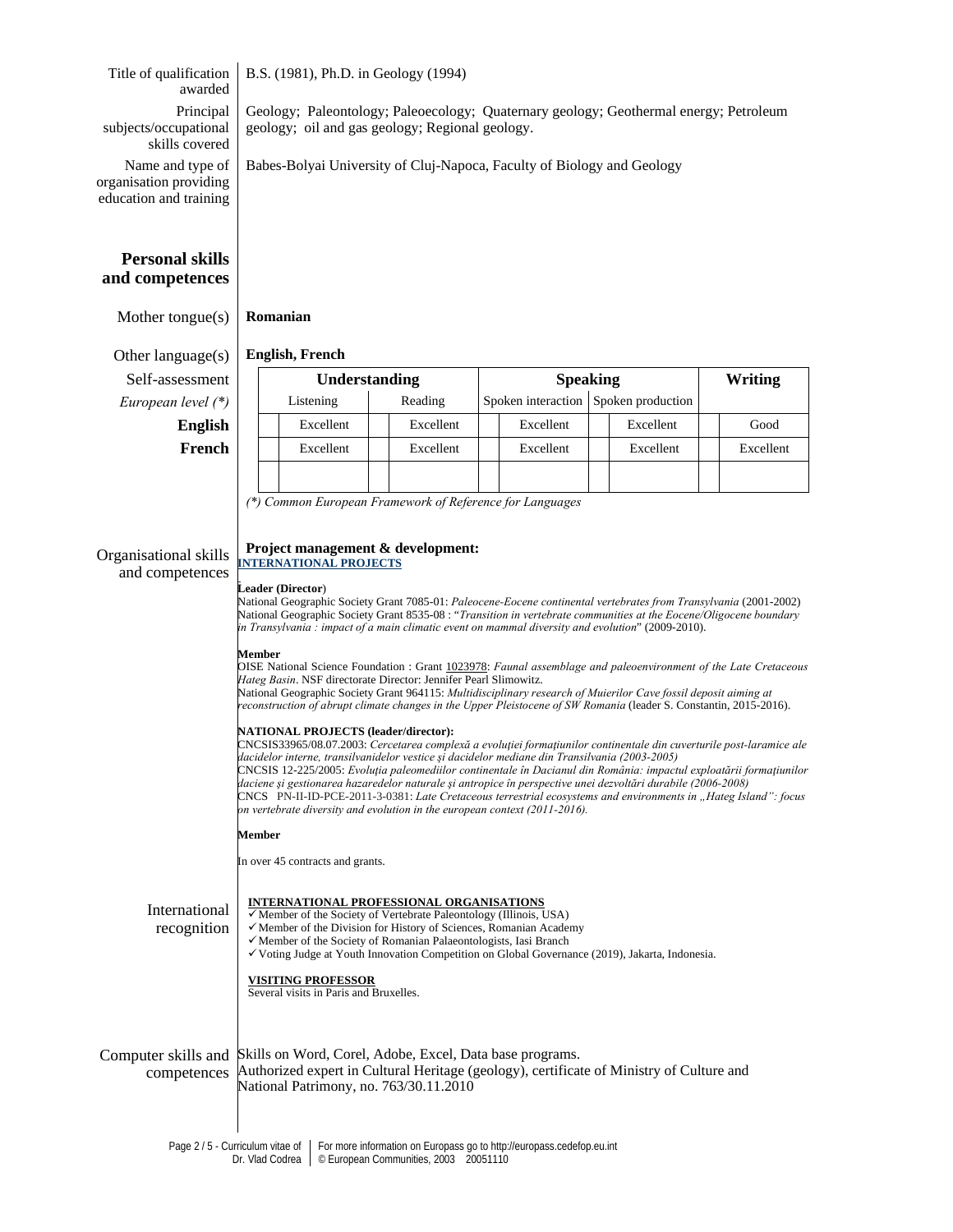## **Additional information List of Publications**:

See annex list. **314** papers issued in international and national reviews, **145** abstracts, **40** publication on science for large public, **6** books (**H-index** – 22 (18 excluding self citations); **i10-index** – 48; **citations** – 1729 cf**. Google Scholar**, 1574 cf. **Research Gate**; **WOS**: **Hi** – 15, **citations**: 732 ); over **100** ISI impact points.

### **Participations in scientific meetings**:

**405** contributions presented in national and international congress, symposiums etc.

### **Awards**:

"Grigore Cobalcescu" Prize of the Romanian Academy (2002) "Ion Simionescu" Prize of the Romanian Society of Paleontologists (2007) Babes-Bolyai University Prize for scientific research (2011, 2014 – in 2012-2013 intervals the university ceased to accord this prize).

### **Research**:

Founder the Laboratory of Paleotheriology and Quaternary Geology (2002), including a collection larger than 2000 samples (a lot of them of high scientific value).

### **Doctoral activities**

**4** Ph.D. candidates working for their thesis.

### **Activities for public, promotion of Geology**:

Promotion of geology and paleontology trough conferences, interviews and exhibitions (e.g. "Dig-a-Dino" at the Royal Institute of natural Sciences Brussels, Belgium – 2002-2003 -, "Dinosaurs of Romania" at Galati Natural Science Museum (2005), "Last Transylvanian Dinosaurs" – at Babes-Bolyai University Cluj-Napoca – April-September 2015-, Sighetu Marmatiei – October-November 2015-, Museum of Mineralogy Baia-Mare – November 2015-April 2016 – (over 7000 visitors until now), at Tarii Crisurilor Museum Oradea (November 8, 2017- February 20, 2018.